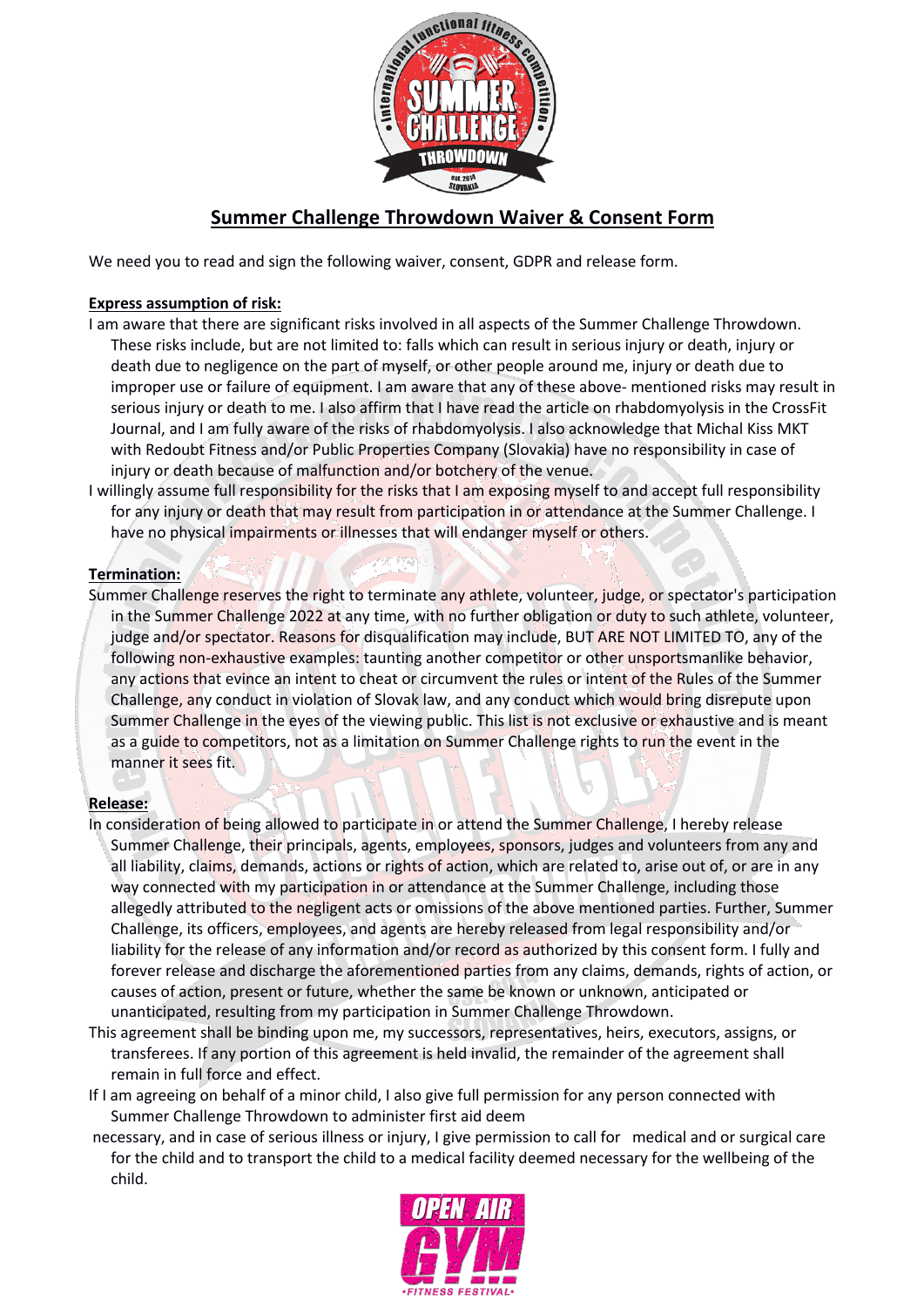

# **Images/Videos:**

Spectators and participants grant Summer Challenge Throwdown, and persons authorized by them, permission to take pictures and videos/movies of me and use them on their website and other promotional and educational materials without compensation to me. Images and videos/movies obtained by me will not be used for any commercial purpose without prior written consent of Summer Challenge Throwdown.

#### **Medical Information:**

As a part of the Summer Challenge Throwdown, I hereby understand the interest in athlete injuries to members of the public and the viewing audience, and I therefore expressly consent to allow only the minimum necessary injury information to be released to accomplish the intended purpose. That is, to inform the public of my ability to continue on in the competition or if it might impact my ability to continue. I also authorize the athletic medical staff and trustees of that system to use my medical information for my personal well-being and safety and the safety of others.

# **Indemnification:**

I recognize that there is risk involved in the activities offered by Summer Challenge Throwdown. I therefore accept financial responsibility for any injury that I may cause either to myself or to others. Should the above-mentioned parties, or anyone acting on their behalf, be required to incur attorney's fees and costs to enforce this agreement, I will reimburse them for such fees and costs. I agree to indemnify and hold harmless Summer Challenge Throwdown organizing committee, their principals, agents, employees, sponsors, judges and volunteers from liability for the injury or death of any person(s) and damage to property that may result from my negligent or intentional act or omission while participating in the Summer Challenge Throwdown.

#### **Severability:**

If any provision of this Agreement is held in whole or in part to be unenforceable for any reason, the remainder of that provision and of the entire Agreement will be severable and remain in effect. I have read and understood the foregoing and I understand that by agreeing with it obligates me to indemnify the parties named for any liability for injury or death of any person and damage to property caused by me. I understand that by agreeing with this form I am waiving valuable legal rights.

**By registering in Summer Chellenge Throwdown I ACCEPT all the rules and agreements of the event and I also acknowledge with my signature that I have read and AGREE with everything contained within.**

In .......................... Date ............................ ...........................................

Signature